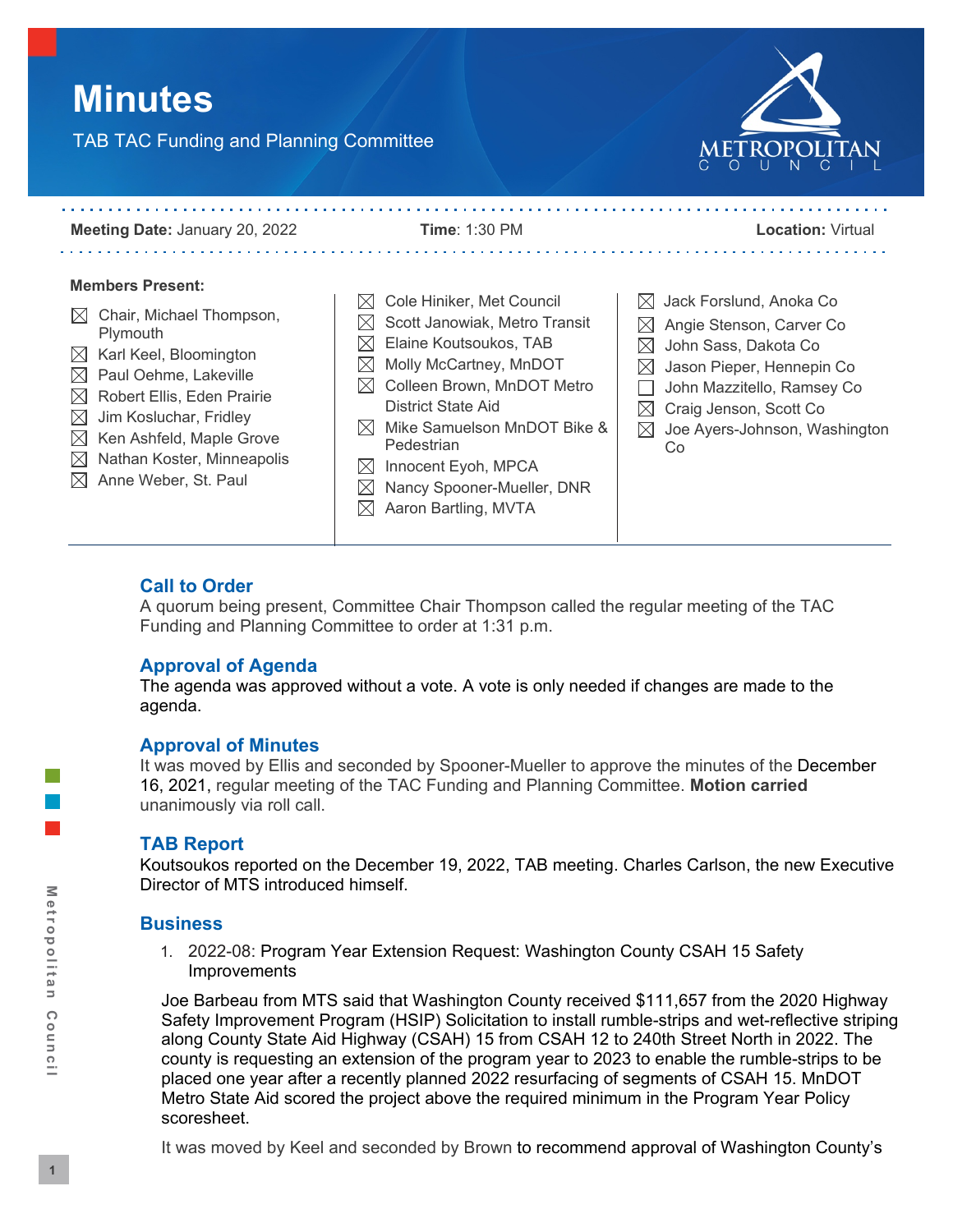program year extension request to move its CSAH 15 rumble-strip and striping project from fiscal year 2022 to fiscal year 2023. **Motion carried** unanimously.

2. 2022-09: Program Year Extension Request: Dakota County North Creek Greenway

Barbeau said that Dakota County received \$480,000 from the 2018 Regional Solicitation to construct a 2.1-mile multi-use trail. in program year 2022. The county is requesting an extension of the program year to 2023 to account for delays likely to occur due to the more extensive site work (versus expected) that is needed. MnDOT Metro State Aid scored the project above the required minimum in the Program Year Policy scoresheet. While most program year extension requests do not require a TIP amendment, a TIP amendment is included with this request to reflect a cost increase that is due to a need for more extensive site work and longer bridge spans than originally estimated. Along with the cost increase and program year change, the proposed TIP amendment corrects minor errors in the project description.

Doug Abere from Dakota County discussed the project, citing the need to address bridges.

Thompson asked whether the county can cover the cost increase, to which Abere replied in the affirmative and said that the funding is covered in the county's CIP.

It was moved by Oehme and seconded by Kosluchar to recommend approval of Dakota County's program year extension request to move its North Creek Greenway project from 2022 to 2023 and an amendment to the 2022-2025 TIP reflecting this change along with a cost increase and technical corrections. **Motion carried** unanimously.

#### **Information**

1. Corridors of Commerce (Patrick Weidemann, MnDOT)

Patrick Weidemann from MnDOT, discussed the [proposed changes for the Corridors of](https://metrocouncil.org/Council-Meetings/Committees/Transportation-Advisory-Board-TAB/TAB-Technical-Advisory-Committee/TAC-Funding-and-Programming-Committee/2022/TAC-Funding-Programming-1-20-22/VI_1_Corridors-of-Commerce.aspx)  [Commerce program.](https://metrocouncil.org/Council-Meetings/Committees/Transportation-Advisory-Board-TAB/TAB-Technical-Advisory-Committee/TAC-Funding-and-Programming-Committee/2022/TAC-Funding-Programming-1-20-22/VI_1_Corridors-of-Commerce.aspx)

Keel asked how applications will be objectively scored by the Council. Weidemann replied TAB can screen the projects as it wishes. The hope is that locals do not score projects the same way that MnDOT does. Keel replied that the process could be like another regional Solicitation process, which should be avoided. Peterson said that staff is waiting to see how MnDOT's proposal plays out with the Legislature.

Hiniker asked about the public outreach process. Weidemann said that this is a publicly recommended set of proposals. He added that this is not a MnDOT process; it is a legislative process administered by MnDOT.

Stenson asked how many applications from Metro District should be scored, suggesting that perhaps a number closer to 20 would be preferred to 10. Weidemann said that Greater Minnesota participants would prefer more applications as well and that MnDOT would be open to discussion but an increase would necessitate more project development. Keel suggested that the local process could include a qualifying criterion.

McCartney said that projects already in the STIP are not eligible and therefore asked whether there is a leapfrog affect in creating new projects that do not address immediate needs.

Thompson asked whether the ineligibility of projects in the STIP is legislatively driven, to which Weidemann replied in the affirmative.

Hiniker asked whether the eight criteria need to be equal in weight, to which Weidemann replied in the affirmative. Hiniker asked whether there has been any consideration for smaller Metro projects, to which Weidemann said there has not been. McCartney suggested that this could be a topic for TAB.